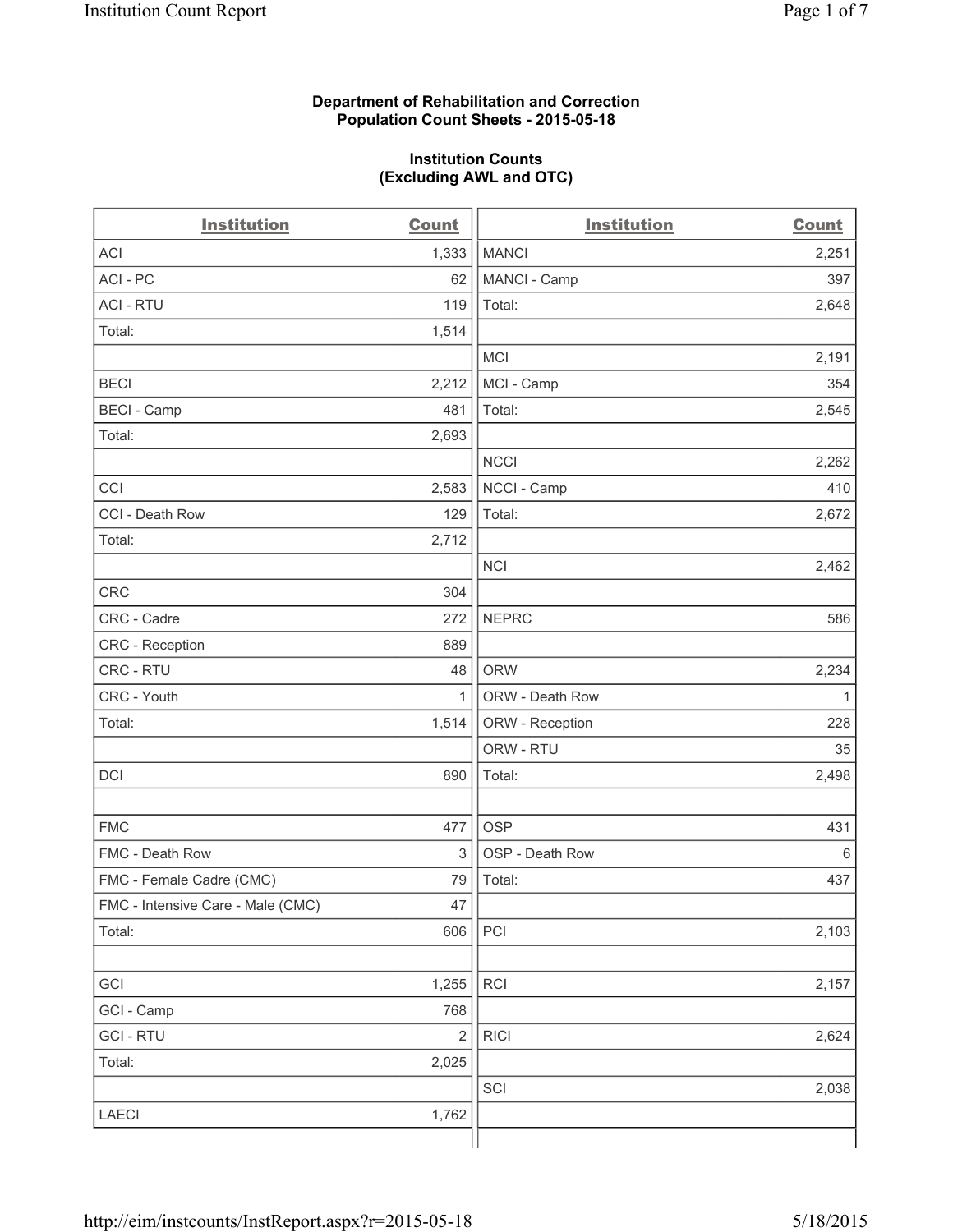|                          |       | <b>SOCF</b> | 1,215                              |
|--------------------------|-------|-------------|------------------------------------|
| LECI                     | 2,255 | SOCF - RTU  | 52                                 |
| LECI - Camp              | 182   | Total:      | 1,267                              |
| Total:                   | 2,437 |             |                                    |
|                          |       | <b>TCI</b>  | 1,067                              |
| LOCI                     | 2,293 | TCI - Camp  | 423                                |
|                          |       | Total:      | 1,490                              |
| <b>LORCI</b>             | 180   |             |                                    |
| LORCI - Cadre            | 129   | <b>TOCI</b> | 1,000                              |
| <b>LORCI - Reception</b> | 1,098 | TOCI - PC   | 107                                |
| Total:                   | 1,407 | Total:      | 1,107                              |
|                          |       |             |                                    |
| <b>MACI</b>              | 1,084 | <b>WCI</b>  | 1,266                              |
| MACI - Minimum           | 1,468 | WCI - RTU   | 92                                 |
| Total:                   | 2,552 | Total:      | 1,358                              |
|                          |       |             |                                    |
|                          |       |             | <b>EO 207</b><br>Total Dopulation: |

**Total Population: 50,397**

\* The Total Population includes 33 Offenders with Reason Codes 30 & 31. \*\* The Total Population includes 33 Offenders with Reason Code 0A.

# **Male Population by Security Level (Include AWL and Exclude OTC)**

| <b>Security Level</b>  |                   | <b>Body</b> | <b>AWL</b> | $(-OTC)$ | <b>Total</b> |
|------------------------|-------------------|-------------|------------|----------|--------------|
| Total Level 5          |                   | 135         | 0          | 0        | 135          |
| <b>Total Level 4</b>   |                   | 1,787       | 22         | 20       | 1,789        |
| Total Level 3          |                   | 11,531      | 156        | 113      | 11,574       |
| Total Level 2          |                   | 17,273      | 258        | 181      | 17,350       |
| <b>Total Level 1</b>   |                   | 15,379      | 182        | 84       | 15,477       |
| <b>Total Death Row</b> |                   | 139         | 1          |          | 139          |
|                        | <b>Total Male</b> | 46,244      | 619        | 399      | 46,464       |

### **Female Population by Institution (Include AWL and Exclude OTC)**

| <b>Institution</b>       | <b>Body</b> | <b>AWL</b> | (-OTC) | <b>Total</b> |
|--------------------------|-------------|------------|--------|--------------|
| DCI                      | 890         | 9          | 6      | 893          |
| <b>FMC</b>               | 25          | 0          | 0      | 25           |
| FMC - Female Cadre (CMC) | 79          | O          | 0      | 79           |
| <b>NEPRC</b>             | 586         | 14         |        | 593          |
| <b>ORW</b>               | 2,234       | 48         | 24     | 2,258        |
| <b>ORW - Death Row</b>   |             |            | 0      |              |
| ORW - Reception          | 228         |            | 0      | 228          |
|                          |             |            |        |              |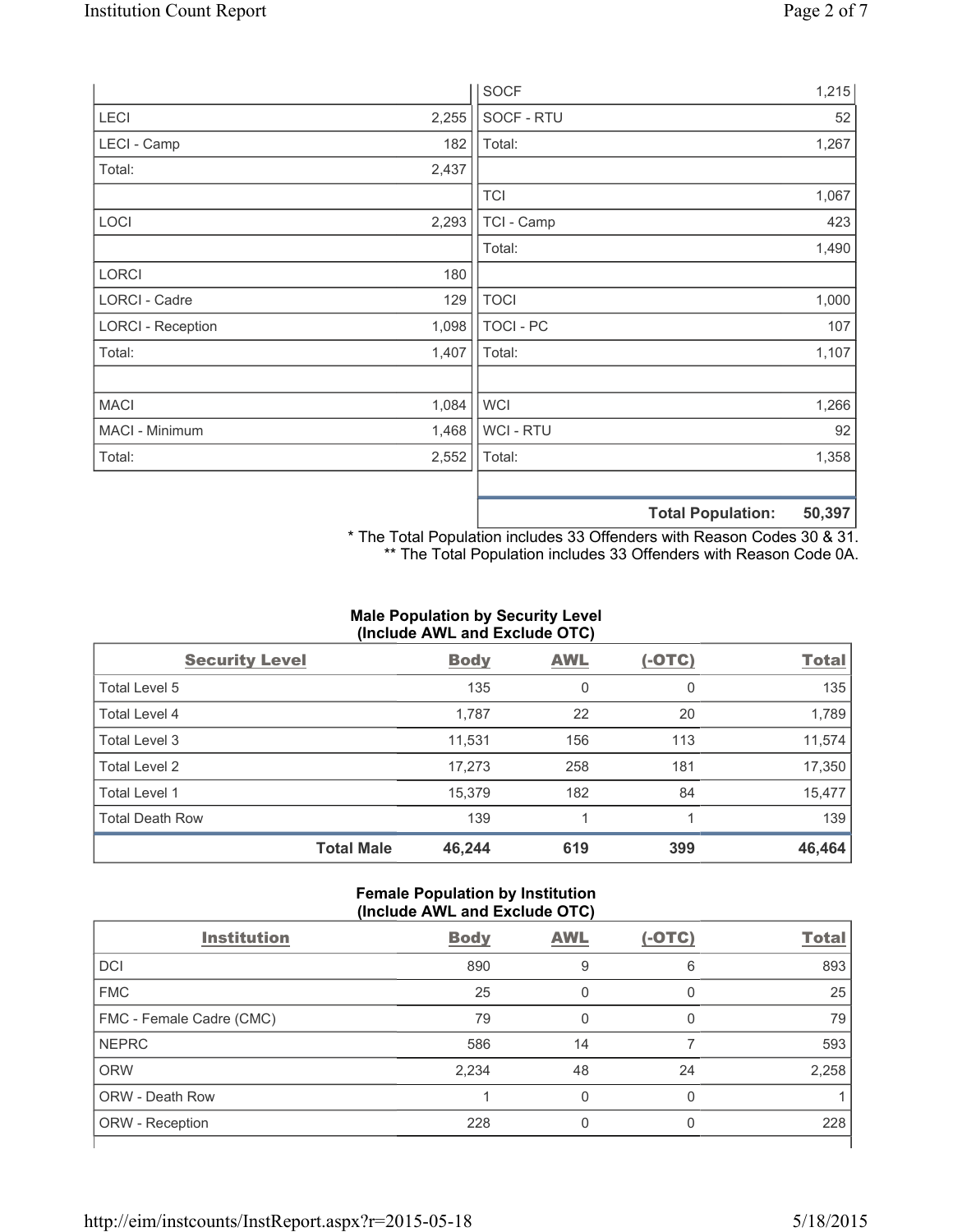| <b>ORW - RTU</b> |                          | 35     |     |     | 35     |
|------------------|--------------------------|--------|-----|-----|--------|
|                  | <b>Total Female</b>      | 4.078  |     | 37  | 4,112  |
|                  |                          |        |     |     |        |
|                  | <b>Total Population:</b> | 50,322 | 690 | 436 | 50,576 |

# **Male Population by Institution: Security Level 5 (Include AWL and Exclude OTC)**

|       | <b>Institution</b>   | <b>Body</b> | <b>AWL</b> | $(-OTC)$ | <u>Total</u> |
|-------|----------------------|-------------|------------|----------|--------------|
| . OSP |                      | 135         |            |          | 135          |
|       | <b>Total Level 5</b> | 135         |            |          | 135          |

# **Male Population by Institution: Security Level 4 (Include AWL and Exclude OTC)**

| <b>Institution</b>       |                      | <b>Body</b>    | <b>AWL</b>          | $(-OTC)$            | <b>Total</b>              |
|--------------------------|----------------------|----------------|---------------------|---------------------|---------------------------|
| ${\sf CRC}$              |                      | 12             | $\mathsf{O}\xspace$ | $\mathsf{O}\xspace$ | 12                        |
| LAECI                    |                      | 1              | $\mathsf{O}\xspace$ | $\mathsf{O}\xspace$ | 1                         |
| LECI                     |                      | $\sqrt{5}$     | $\mathsf{O}\xspace$ | $\mathsf{O}\xspace$ | $\sqrt{5}$                |
| LOCI                     |                      | $\overline{2}$ | $\mathsf{O}\xspace$ | $\mathsf{O}\xspace$ | $\sqrt{2}$                |
| LORCI                    |                      | 8              | $\mathsf{O}\xspace$ | $\mathsf{O}\xspace$ | $\,8\,$                   |
| LORCI - Cadre            |                      | 1              | $\mathsf{O}\xspace$ | 0                   | 1                         |
| <b>LORCI - Reception</b> |                      | $\sqrt{3}$     | $\mathsf{O}\xspace$ | $\mathsf{O}\xspace$ | $\ensuremath{\mathsf{3}}$ |
| <b>MACI</b>              |                      | $\mathbf 0$    | $\mathbf{1}$        | $\mathsf 0$         | 1                         |
| <b>MANCI</b>             |                      | $\mathsf g$    | $\mathbf 0$         | $\mathsf{O}\xspace$ | $\boldsymbol{9}$          |
| <b>NCI</b>               |                      | $\overline{4}$ | $\mathsf{O}\xspace$ | $\mathsf{O}\xspace$ | $\overline{4}$            |
| <b>OSP</b>               |                      | 288            | $\sqrt{5}$          | 5                   | 288                       |
| RCI                      |                      | 10             | $\mathsf{O}\xspace$ | $\mathsf{O}\xspace$ | 10                        |
| <b>RICI</b>              |                      | $\overline{2}$ | $\mathsf{O}\xspace$ | $\mathsf{O}\xspace$ | $\overline{2}$            |
| SOCF                     |                      | 1,121          | $16\,$              | 15                  | 1,122                     |
| SOCF - RTU               |                      | 48             | $\mathbf 0$         | $\mathsf 0$         | 48                        |
| <b>TCI</b>               |                      | 15             | 0                   | $\mathsf{O}\xspace$ | 15                        |
| <b>TOCI</b>              |                      | 200            | $\mathsf{O}\xspace$ | $\mathsf 0$         | 200                       |
| <b>TOCI - PC</b>         |                      | 42             | $\mathsf{O}\xspace$ | $\mathsf{O}\xspace$ | 42                        |
| WCI                      |                      | $16$           | $\mathbf 0$         | $\mathbf 0$         | $16$                      |
|                          | <b>Total Level 4</b> | 1,787          | 22                  | 20                  | 1,789                     |

#### **Male Population by Institution: Security Level 3 (Include AWL and Exclude OTC)**

| <b>Institution</b> | THURS AND AND LACIUS OT UP<br><b>Body</b> | <b>AWL</b> | (-OTC) | Total           |
|--------------------|-------------------------------------------|------------|--------|-----------------|
| <b>ACI</b>         | 19                                        |            |        | 19 <sub>1</sub> |
|                    |                                           |            |        |                 |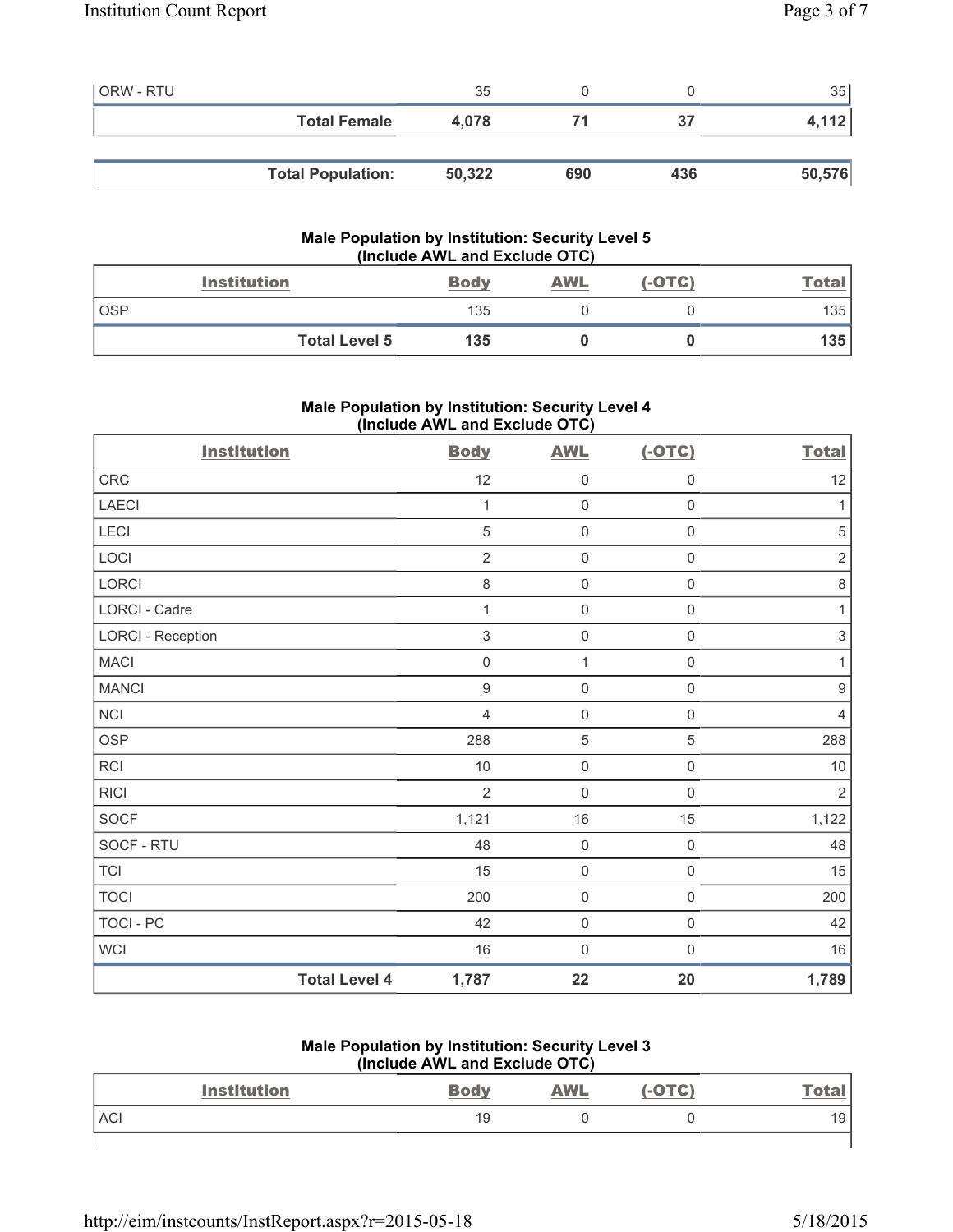| <b>BECI</b>                       | $\boldsymbol{9}$ | $\mathsf{O}\xspace$ | $\mathsf{O}\xspace$ | $\boldsymbol{9}$ |
|-----------------------------------|------------------|---------------------|---------------------|------------------|
| CCI                               | 5                | $\mathsf{O}\xspace$ | $\mathsf{O}\xspace$ | $\sqrt{5}$       |
| CRC                               | 105              | $\,$ 5 $\,$         | $\overline{2}$      | 108              |
| CRC - Cadre                       | 185              | $\mathsf{O}\xspace$ | $\mathsf 0$         | 185              |
| CRC - Reception                   | 460              | 12                  | $\overline{7}$      | 465              |
| CRC - RTU                         | 26               | $\pmb{0}$           | $\mathsf{O}\xspace$ | 26               |
| CRC - Youth                       | $\mathbf{1}$     | $\mathbf{1}$        | $\mathbf{1}$        | $\mathbf{1}$     |
| <b>FMC</b>                        | $\overline{4}$   | $\mathsf{O}\xspace$ | $\mathsf{O}\xspace$ | $\overline{4}$   |
| FMC - Intensive Care - Male (CMC) | $\,8\,$          | $\mathsf{O}\xspace$ | $\mathsf{O}\xspace$ | $\,8\,$          |
| GCI                               | $\sqrt{5}$       | $\mathsf{O}\xspace$ | $\mathsf 0$         | $\,$ 5 $\,$      |
| LAECI                             | $\sqrt{5}$       | $\mathsf{O}\xspace$ | $\mathsf{O}\xspace$ | 5                |
| LECI                              | 2,205            | 20                  | 17                  | 2,208            |
| LOCI                              | $\overline{7}$   | $\mathbf{1}$        | $\mathbf{1}$        | $\overline{7}$   |
| LORCI                             | 65               | 37                  | 31                  | 71               |
| <b>LORCI - Cadre</b>              | 114              | $\mathsf{O}\xspace$ | $\mathsf{O}\xspace$ | 114              |
| <b>LORCI - Reception</b>          | 797              | $\overline{4}$      | $\mathsf{O}\xspace$ | 801              |
| <b>MACI</b>                       | $\mathbf{1}$     | $\mathsf{O}\xspace$ | $\mathsf 0$         | $\mathbf{1}$     |
| <b>MANCI</b>                      | 2,220            | 23                  | 21                  | 2,222            |
| MCI                               | 15               | $\mathsf{O}\xspace$ | $\mathsf{O}\xspace$ | 15               |
| <b>NCCI</b>                       | 13               | $\mathsf{O}\xspace$ | $\mathsf 0$         | 13               |
| <b>NCI</b>                        | 20               | $\mathsf{O}\xspace$ | $\mathsf{O}\xspace$ | 20               |
| PCI                               | 40               | 3                   | $\mathsf{O}\xspace$ | 43               |
| <b>RCI</b>                        | 2,016            | 21                  | 16                  | 2,021            |
| <b>RICI</b>                       | 12               | $\mathsf{O}\xspace$ | $\mathsf{O}\xspace$ | 12               |
| SCI                               | $\overline{4}$   | $\mathsf{O}\xspace$ | $\mathsf 0$         | 4                |
| SOCF                              | 76               | $\mathbf 1$         | $\mathbf{1}$        | 76               |
| SOCF - RTU                        | $\overline{4}$   | $\mathsf{O}\xspace$ | $\mathsf{O}\xspace$ | $\overline{4}$   |
| <b>TCI</b>                        | 994              | $\boldsymbol{9}$    | $\,6\,$             | 997              |
| TCI - Camp                        | $\mathbf 1$      | $\mbox{O}$          | $\mathsf{O}\xspace$ | $\mathbf{1}$     |
| <b>TOCI</b>                       | 725              | $\,$ 5 $\,$         | $\mathbf{1}$        | 729              |
| <b>TOCI - PC</b>                  | 65               | $\mathsf 0$         | $\mathsf{O}\xspace$ | 65               |
| <b>WCI</b>                        | 1,216            | 14                  | $\boldsymbol{9}$    | 1,221            |
| WCI - RTU                         | 89               | $\mathsf{O}\xspace$ | $\mathsf{O}\xspace$ | 89               |
| <b>Total Level 3</b>              | 11,531           | 156                 | 113                 | 11,574           |

**Male Population by Institution: Security Level 2 (Include AWL and Exclude OTC)** 

| <b>Institution</b> | <b>Body</b> | <b>AWL</b> | $(-OTC)$ | <u>Total</u> |
|--------------------|-------------|------------|----------|--------------|
| <b>ACI</b>         | 598         |            |          | 599          |
| ACI-PC             | 62          |            |          | 62           |
|                    |             |            |          |              |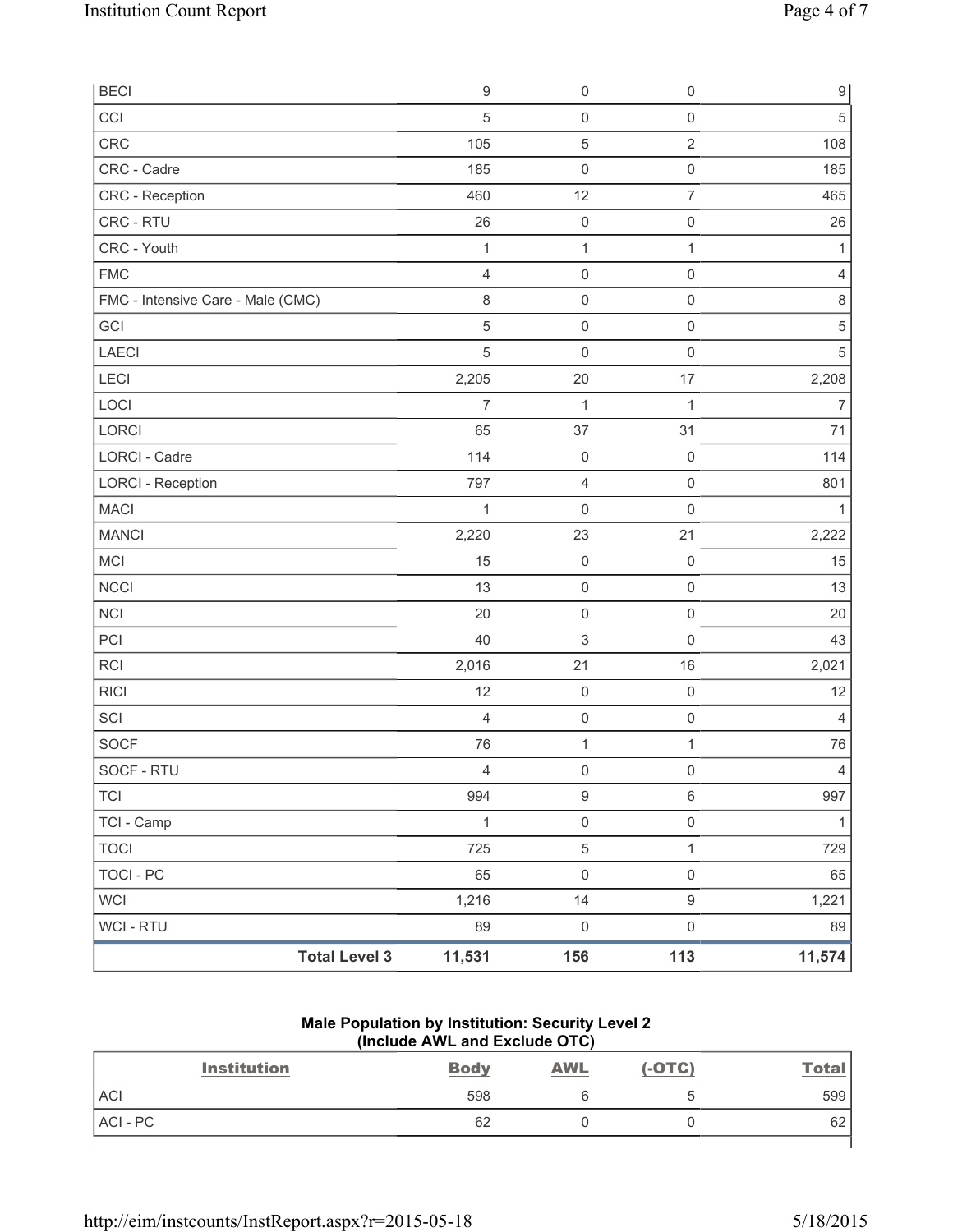| <b>Total Level 2</b>              | 17,273           | 258                       | 181                       | 17,350           |
|-----------------------------------|------------------|---------------------------|---------------------------|------------------|
| WCI - RTU                         | $\overline{2}$   | $\mathsf{O}\xspace$       | $\mathsf 0$               | $\overline{2}$   |
| <b>WCI</b>                        | 34               | $\mathsf{O}\xspace$       | $\mathsf{O}\xspace$       | 34               |
| <b>TOCI</b>                       | 75               | $\mathsf{O}\xspace$       | $\mathsf{O}\xspace$       | 75               |
| <b>TCI</b>                        | 18               | $\mathsf{O}\xspace$       | $\mathsf 0$               | 18               |
| SCI                               | 972              | 13                        | $\boldsymbol{7}$          | 978              |
| <b>RICI</b>                       | 1,406            | 21                        | 15                        | 1,412            |
| <b>RCI</b>                        | 131              | $\sqrt{2}$                | $\sqrt{2}$                | 131              |
| PCI                               | 775              | 22                        | $\,8\,$                   | 789              |
| <b>NCI</b>                        | 1,649            | 40                        | 37                        | 1,652            |
| <b>NCCI</b>                       | 1,666            | 21                        | 15                        | 1,672            |
| MCI - Camp                        | $\mathbf{1}$     | 0                         | $\mathsf{O}\xspace$       | 1                |
| <b>MCI</b>                        | 1,673            | 31                        | 19                        | 1,685            |
| <b>MANCI</b>                      | 18               | $\mathsf{O}\xspace$       | $\mathsf 0$               | 18               |
| <b>MACI</b>                       | 1,083            | 11                        | $\overline{4}$            | 1,090            |
| <b>LORCI - Reception</b>          | 221              | $\overline{2}$            | $\mathbf{1}$              | 222              |
| <b>LORCI - Cadre</b>              | $\boldsymbol{9}$ | $\mathsf{O}\xspace$       | $\mathsf 0$               | $\boldsymbol{9}$ |
| LORCI                             | 63               | 16                        | 16                        | 63               |
| LOCI                              | 1,115            | $10$                      | $\,8\,$                   | 1,117            |
| LECI                              | 33               | 0                         | $\mathsf{O}\xspace$       | 33               |
| <b>LAECI</b>                      | 1,099            | 20                        | 17                        | 1,102            |
| GCI - Camp                        | $\mathbf{1}$     | 0                         | $\mathsf{O}\xspace$       | 1                |
| GCI                               | 854              | $\,6$                     | $\overline{4}$            | 856              |
| FMC - Intensive Care - Male (CMC) | 19               | $\mathsf{O}\xspace$       | $\mathsf 0$               | 19               |
| <b>FMC</b>                        | $\sqrt{5}$       | $\mathbf{1}$              | $\mathsf{O}\xspace$       | $\,6\,$          |
| CRC - Youth                       | $\mathbf 0$      | $\mathbf 1$               | $\mathbf{1}$              | $\mathbf 0$      |
| CRC - RTU                         | 20               | $\mathsf{O}\xspace$       | $\mathsf 0$               | 20               |
| CRC - Reception                   | 279              | $\ensuremath{\mathsf{3}}$ | $\,$ 3 $\,$               | 279              |
| CRC - Cadre                       | 82               | $\mathsf 0$               | $\mathsf{O}\xspace$       | 82               |
| CRC                               | 77               | 4                         | $\ensuremath{\mathsf{3}}$ | 78               |
| CCI                               | 1,712            | $\boldsymbol{9}$          | $\overline{4}$            | 1,717            |
| <b>BECI</b>                       | 1,446            | 19                        | 12                        | 1,453            |
| <b>ACI - RTU</b>                  | 75               | $\mathsf{O}\xspace$       | $\mathsf 0$               | 75               |

## **Male Population by Institution: Security Level 1 (Include AWL and Exclude OTC)**

| <b>Institution</b> | <b>Body</b> | <b>AWL</b> | $(-OTC)$ | <u>Total</u> |
|--------------------|-------------|------------|----------|--------------|
| <b>ACI</b>         | 716         |            |          | 718          |
| <b>ACI - RTU</b>   | 44          |            |          | 44           |
| <b>BECI</b>        | 756         | 12         |          | 760          |
|                    |             |            |          |              |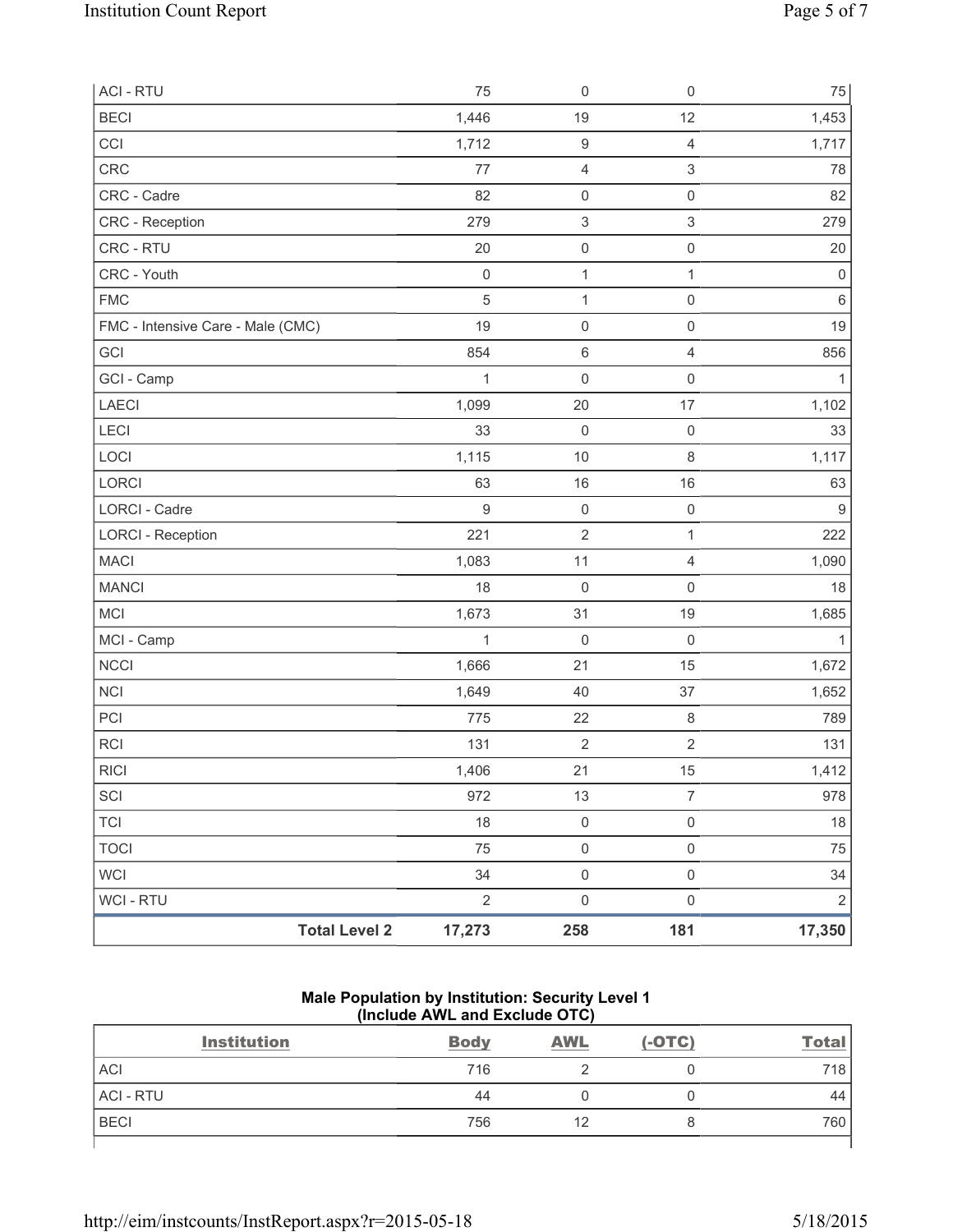| <b>BECI - Camp</b>                |                      | 481            | 0                       | $\mathsf{O}\xspace$       | 481            |
|-----------------------------------|----------------------|----------------|-------------------------|---------------------------|----------------|
| CCI                               |                      | 866            | $\,6\,$                 | 1                         | 871            |
| CRC                               |                      | 47             | 1                       | $\mathbf{1}$              | 47             |
| CRC - Cadre                       |                      | $\sqrt{5}$     | $\mathsf{O}\xspace$     | $\mathsf 0$               | 5              |
| CRC - Reception                   |                      | 147            | 4                       | $\ensuremath{\mathsf{3}}$ | 148            |
| CRC - RTU                         |                      | $\overline{2}$ | $\mathsf 0$             | $\mathsf 0$               | $\overline{2}$ |
| <b>FMC</b>                        |                      | 441            | $\overline{2}$          | $\mathsf 0$               | 443            |
| FMC - Intensive Care - Male (CMC) |                      | 20             | 0                       | $\mathsf 0$               | 20             |
| GCI                               |                      | 396            | 14                      | $\overline{7}$            | 403            |
| GCI - Camp                        |                      | 767            | $\boldsymbol{0}$        | $\mathbf 0$               | 767            |
| <b>GCI-RTU</b>                    |                      | $\overline{2}$ | $\mathsf{O}\xspace$     | $\mathsf 0$               | $\overline{2}$ |
| LAECI                             |                      | 657            | $10$                    | $\overline{7}$            | 660            |
| LECI                              |                      | 12             | $\mathbf{1}$            | $\mathsf 0$               | 13             |
| LECI - Camp                       |                      | 182            | $\mathsf 0$             | $\mathsf 0$               | 182            |
| LOCI                              |                      | 1,169          | $\mathbf 2$             | $\mathsf{O}\xspace$       | 1,171          |
| LORCI                             |                      | 43             | 6                       | 5                         | 44             |
| LORCI - Cadre                     |                      | $\sqrt{5}$     | $\mathsf 0$             | $\mathsf 0$               | $\overline{5}$ |
| <b>LORCI - Reception</b>          |                      | 75             | $\mathsf{O}\xspace$     | $\mathsf 0$               | 75             |
| MACI - Minimum                    |                      | 1,468          | 20                      | 11                        | 1,477          |
| <b>MANCI</b>                      |                      | $\overline{4}$ | $\,8\,$                 | $\sqrt{5}$                | $\overline{7}$ |
| MANCI - Camp                      |                      | 397            | $\mathsf 0$             | $\mathsf{O}\xspace$       | 397            |
| MCI                               |                      | 503            | $\boldsymbol{9}$        | $\mathsf 0$               | 512            |
| MCI - Camp                        |                      | 353            | $\mathsf 0$             | $\mathbf 0$               | 353            |
| <b>NCCI</b>                       |                      | 583            | 11                      | $\,6\,$                   | 588            |
| NCCI - Camp                       |                      | 410            | 0                       | $\mathsf{O}\xspace$       | 410            |
| <b>NCI</b>                        |                      | 789            | 11                      | $\boldsymbol{9}$          | 791            |
| <b>OSP</b>                        |                      | $\overline{7}$ | $\mathsf{O}\xspace$     | $\mathsf{O}\xspace$       | $\overline{7}$ |
| PCI                               |                      | 1,288          | 24                      | $\,8\,$                   | 1,304          |
| <b>RICI</b>                       |                      | 1,203          | $16\,$                  | $\sqrt{3}$                | 1,216          |
| SCI                               |                      | 1,062          | 19                      | $\,8\,$                   | 1,073          |
| SOCF                              |                      | 17             | $\mathsf{O}\xspace$     | $\mathsf{O}\xspace$       | 17             |
| <b>TCI</b>                        |                      | 40             | $\overline{\mathbf{4}}$ | $\overline{2}$            | 42             |
| TCI - Camp                        |                      | 422            | $\mathsf{O}\xspace$     | $\mathsf{O}\xspace$       | 422            |
|                                   | <b>Total Level 1</b> | 15,379         | 182                     | 84                        | 15,477         |

| <b>High Offender ID's</b>        |         |  |  |  |  |
|----------------------------------|---------|--|--|--|--|
| Correctional Reception Center:   | A715680 |  |  |  |  |
| Lorain Correctional Institution: | A709406 |  |  |  |  |
| Ohio Reformatory for Women:      | W092255 |  |  |  |  |